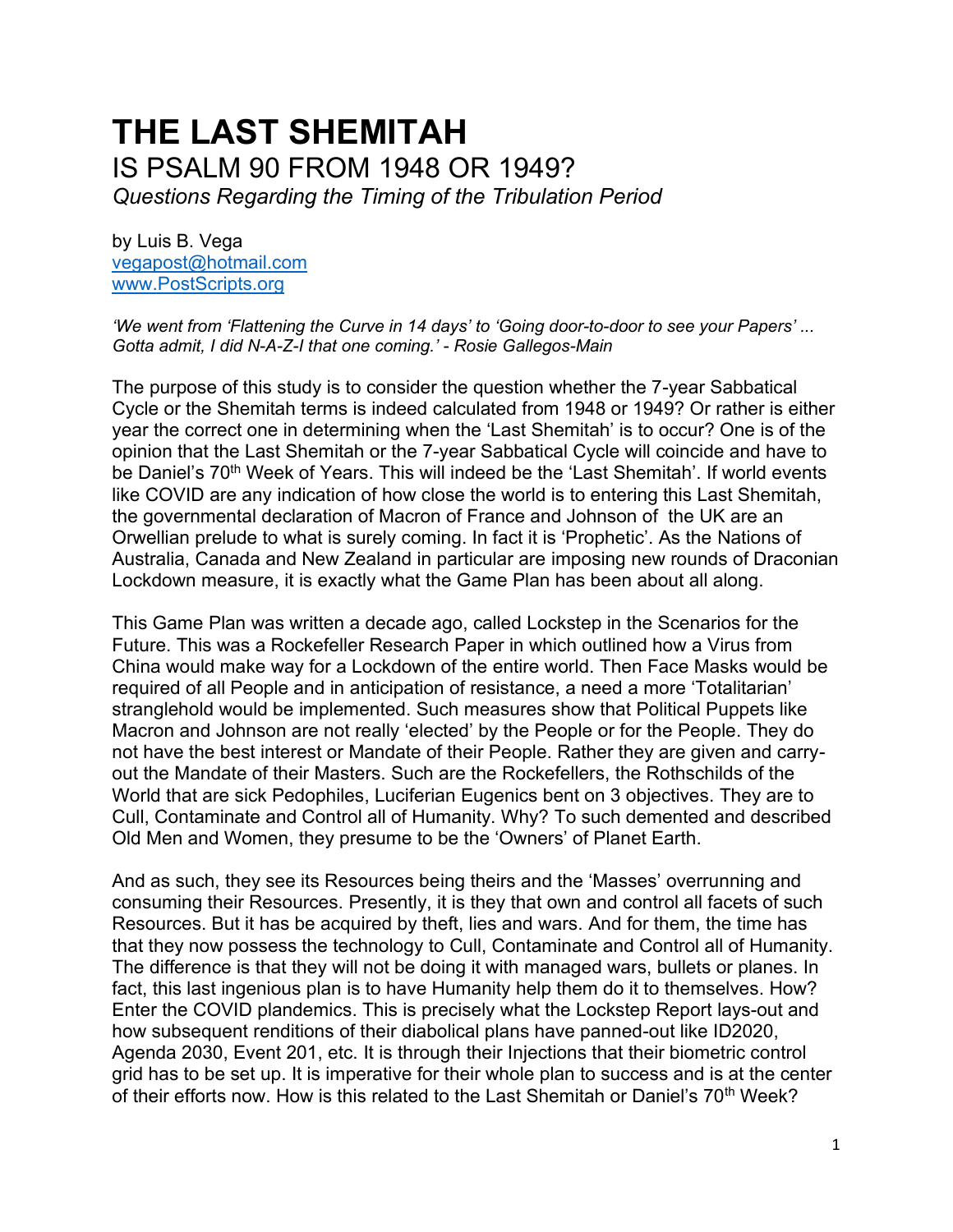## **Countdown Clock**

It is very relevant as the World and Humanity are being transitioned into the Beast System, 1 Injected person at a time. This is outlined in the book of Revelation as the eventual Mark of the Beast. Anyone not willingly accepting it, will essentially become a Death Sentence in that one will not be able to 'Buy or Sell' without it. And this if one survives the Shots. The actual 'Mark' occurs in the midst of the last 7-year Sabbatical Cycle before Jesus returns. Thus, how close is this Last Shemitah to commence if such dire Signs are so prominent now? Those who have studied End Times scenarios strongly suggest that this prophetic ending is tied to the rebirth of the Nation of Israel. Now the question will be, what year? 1948 or should it be really 1949 instead? Or what about a totally different year? If one is suggesting a 2022-2029 Tribulation Period, what start date is being used and how it is tied to the Shemitah or 7-year Sabbatical Cycles?

The prevailing supposition is that since Israel was reborn in modern times in 1948, that is the year the 'Countdown' should start to the Last Shemitah. But is the Last Shemitah tied to or calculated specifically from 1948 or 1949 to determine the start year for the Tribulation Period? The question has been asked if using the Sabbath Cycles from when Israel obtained a political independence is the correct start year. Consider that this Researcher strongly suggests, as others that the countdown to the Last Shemitah is not necessarily contingent upon the rebirth of Modern Israel, although significant but that the countdown begins when Israel crossed into the Promised Land. And then only after the 1<sup>st</sup> Harvest Year was completed.

Nonetheless, this countdown to the Tribulation Period or the Last Shemitah is based on the Sabbath Cycles, which is the work of Sir Robert Anderson and Floyd Nolen Jones. They come to the same year count in different ways. Anderson picks it up from Daniel of when the Messiah or Jesus would ride into Jerusalem, on the precise Sabbath, April 10, 32 AD, not on a 'Palm Sunday'. But it is Jones that has calculated the start of the Sabbatical Cycles from Israel crossing into the Promised Land but after they had their 1<sup>st</sup> Wheat Harvest. It is from that year after that point on that the countdown begins. This, of course is 1 theory and calculation among many. The article links will be included at the end of the sections. But their calculations then, not only synchronize with each other, but with the year 28 AD, that one has calculated is when Jesus proclaimed the Jubilee Year in the Fall, Yom Kippur precisely.

Thus, having these 3 main points for a solid triangulation, one can have a measure of confidence that the Sabbatical Cycles are correct as many believe the count is off or lost and cannot be determined specifically. This is also to dispel the notion that many believe Jesus, at His return will be a Jubilee Year. This is not the case. If the calculation is correct and 2029 is the year of Jesus' return, that year will not be a Jubilee. It is interestingly occurring within the 70<sup>th</sup> Jubilee Cycle though to conclude Daniel's 70<sup>th</sup>. So, lots of 7's all converging at the end, i.e., the book of Revelation that is also all about the 7's. The other evidence is circumstantial as it pertains to how the Sabbatical Cycles, which are tied to the Agricultural Harvest Cycles and of rest of the Land have had 'Resets' correlated to Economic Resets. Consider the prior Economic Cycles Resets in the world: 1994, 2001, 2008, 2015, 2022, etc. These have all been 'Shemitah' Cycles.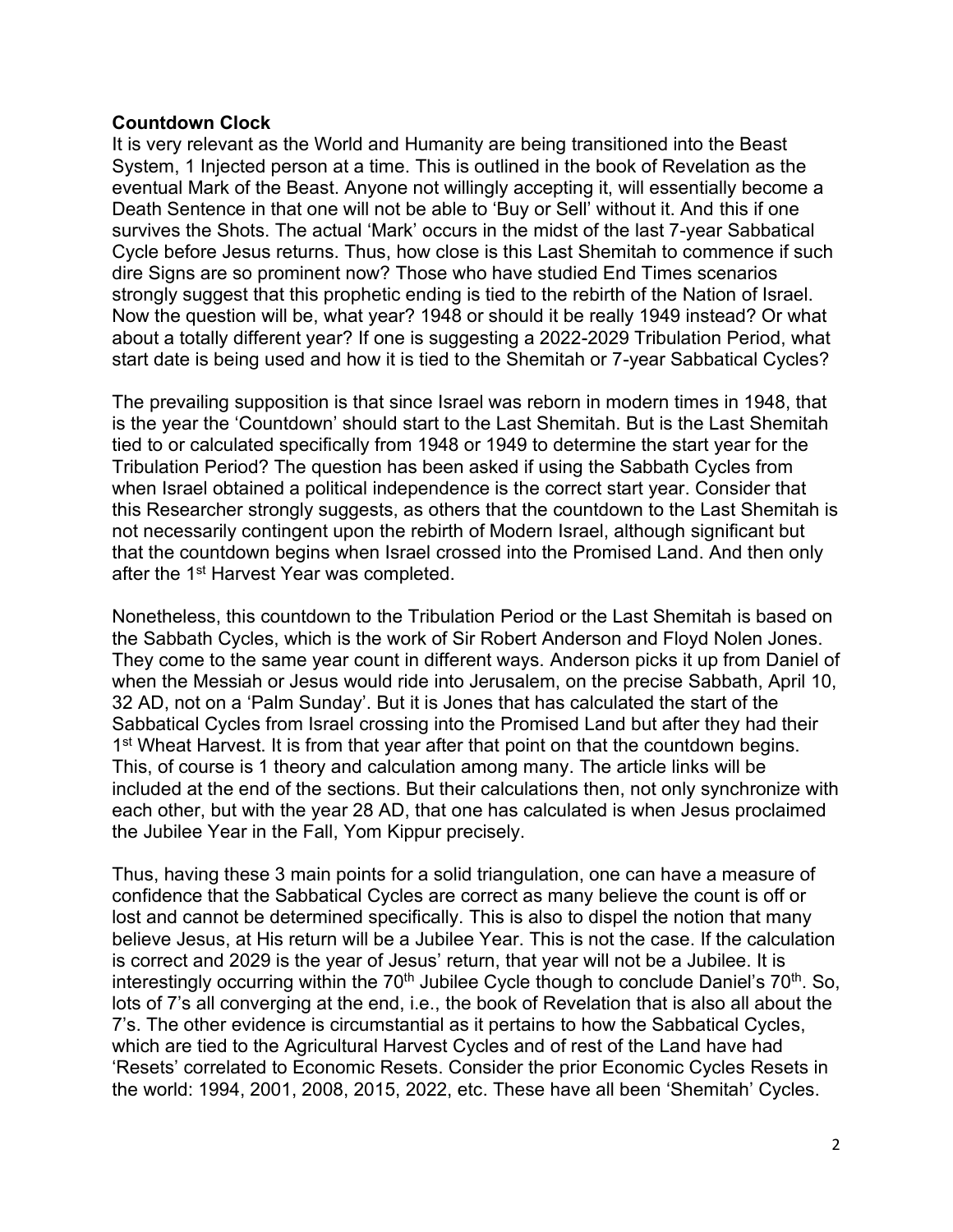# **Countdown Calculations**

So, sometime in 2022, the New World Order will convert to a Digital World Currency, to be set-up biometrically into one's body for the Beast System and coming Mark of the Beast. As to the Last Shemitah, the countdown to 2022 possibly is what one has come to understand will start the 'Last Shemitah'. So, such a speculation and conjecture are just 1 of many assessments out there. First of all, the scenario and order are very vague in the Bible, on purpose. That is why there are so many speculations as to the details of when the Tribulation Period is to start. Of course, one can be off and wrong but here are the calculations that appear to confirm a 2022 start of the Tribulation Period, in the Fall though.

*1-From Israel, using 1948 with the Parable of the Unfruitful Fig Tree (4 Years total). 1948 + 70 year generation = 2018 + 3 Years + 1 year = 2022*

*2-From Israel being admitted to UN and Decree to 'rebuilt Jerusalem'. 1949 + 80 year generation = 2029 - 7 year Tribulation = 2022*

*These calculations appear to be in sync to the 2 timelines of Anderson and Jones. It will be the 1 st year of 7-year Shemitah that is the 495th Sabbath since Israel entered the Promised Land.*

*= Fall 2022 to Fall 2029 (The 'Last Shemitah'.)*

*#380: JUBILEE-SABBATICAL CYCLES <https://www.postscripts.org/ps-news-380.html>*

*#412: WHEN IS THE JUBILEE YEAR? <https://www.postscripts.org/ps-news-412.html>*

*#439: CALENDAR RECALIBRATIONS <https://www.postscripts.org/ps-news-439.html>*

One can only attempt to fill-in the 'gaps' with Theory. A key component of the Last Shemitah though, will be a 'Confirming of the Covenant'. What is this precisely? What Covenant? Is it the Adamic, Noahide, Abrahamic, Davidic? The other key clue is that specific day counts are given. This day count is directly connected to when the Daily Sacrifices begin and are stopped. This is profound and with such day counts that are specific to the day, one can reverse engineer the timeline. Thus, pertaining to the Last Days and the Last Shemitah, one believes that the 'Confirming' is different than when the Daily Sacrifices begin but they are not mutually exclusive. The 1<sup>st</sup> allows for the 2<sup>nd</sup>.

One would agree that the mere notion of there being a 'Confirming' is talking about something that already is in place or understood. The issue of the Daily Sacrifices for is precisely contingent on the day counts as taught and revealed in both Daniel and Revelation. The Last Shemitah thus has a direct connection to Days, specific to when the Daily Sacrifices are stopped. This will be on the  $1260<sup>th</sup>$  day. It is the 'Confirming' that sets the entire perimeter of the 7-year Last Shemitah of 2520 total day. It is then in the 'Midst' of this 2520 day count that the Daily Sacrifices is stopped. Why?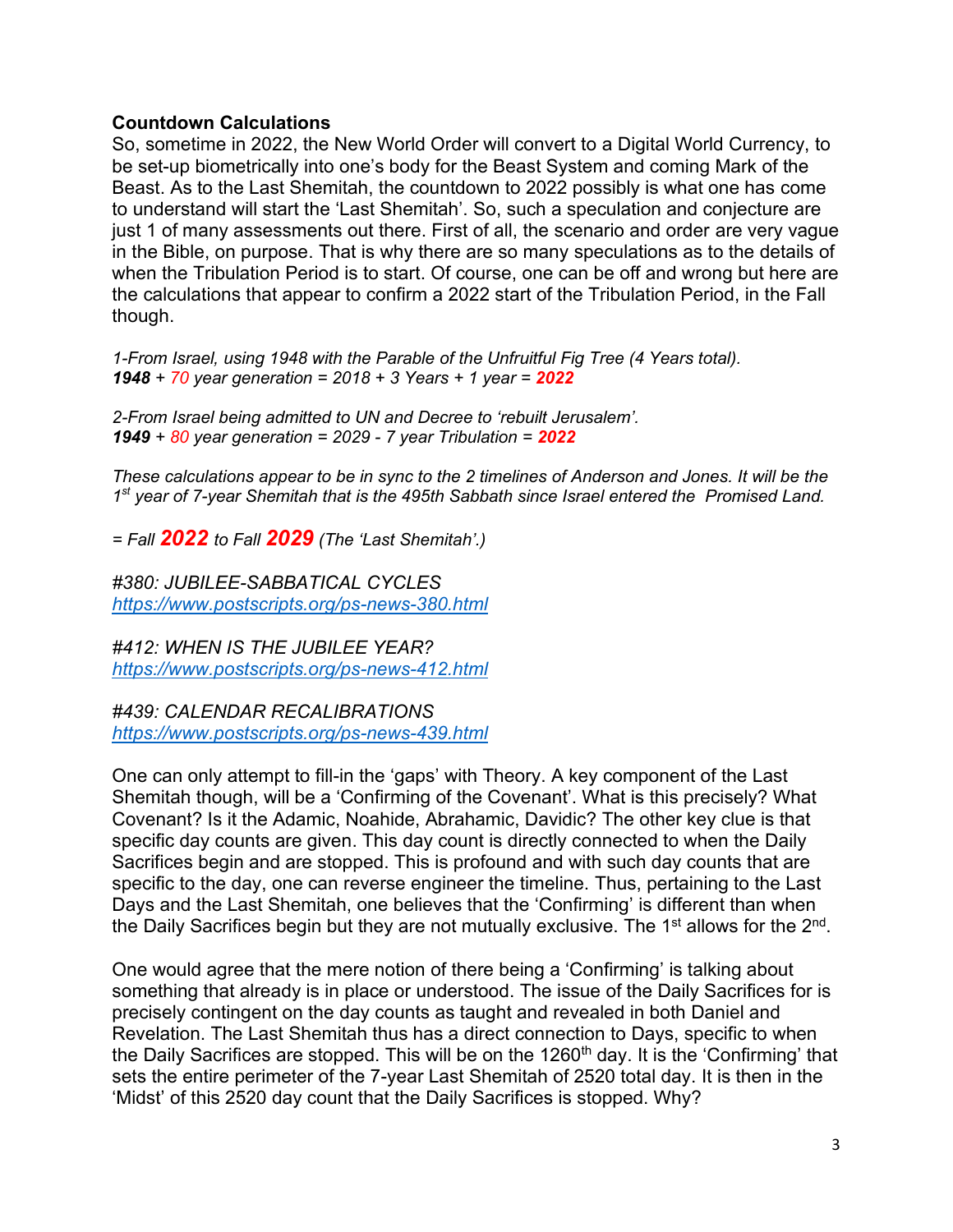#### **What is the Covenant?**

This is yet another significant key and time marker that Jesus referred to as the start of Jacob's Trouble or the Great Tribulation. This is in fact the time when the 'Confirmed Covenant' is broken of which Jesus warned the Remnant of Israel to then flee from Jerusalem. It is at this time that the false Messiah or the AntiChrist will demand direct worship as 'God' from the Jews and the World. The method? It will be through the Mark, biometrically introduced to the physical body of People. So, reverse engineering the timeline, one can then determine the beginning of a Sabbatical Cycle. And if the Rabbinical Calendar is accurate and the Anderson and Jones timeline of years is correct, then the Fall 2022 to Fall 2029 will be that Last Shemitah, that of Daniel's 70th Week of Years. As mentioned, it will also coincide to the 70<sup>th</sup> Jubilee Cycle since Israel crossed into the Promised Land. As a reader of this study, you all are welcome to download the book on this precise subject entitled, the Temple Daily Sacrifices.

The link will be at the end of this section. One knows that there is much debate about what is the Covenant that is to be 'broken' at this midpoint of the Last Shemitah time. The issue is what is the Covenant in question? Some say it will be the Oslo Accords. Is it the Land Grant, of the Promised Land? Most likely. One would agree. The Land Grant has been reiterated on at least 3 occasions with Abraham, Isaac and Jacob. But there are the other Covenants as mentioned. There is one with David about the Kingdom, then the New Covenant, etc. So, if it is the Land Covenant, then yes, it is already in place. The only issue is that if it is this one, realize that it then goes beyond just the Jewish Patriarchs as it now will have to be 'Confirmed' also with the 'Many'.

So, most likely this 'Confirming' will deal with the Promised Land as that is the main contention of the Arab-Jewish Conflict. One is of the opinion that the 'Strengthening' meaning to 'Make Greater' or to 'Sweeten the Deal' is the 'icing on the cake', as it is said. It will have to do with the building of the 3rd Temple for the Jews. To the Jews, they cannot move on this item until they get 'permission' from their Messiah to do so. All this to say, that the converging of specific prophetic factors will come together in a most spectacular way. Most notably, one believes that this scenario will playout as Israel wins the next major Regional War. This scenario will probably occur after the Rapture when no more USA Christians of the Church Age will be around to support Israel. Israel's Muslim Enemies since Trump's have already been will embolden to attack Israel.

It will be this Inner-Ring of neighboring Muslim Nations that will attack Israel, soon. Then Israel will win and will be the nexus point in time wherein the AntiChrist will come on the scene and will present himself as the Messiah. It is a 'reverse engineering' of factors as this AntiChrist will then guarantee Israel's 'Peace and Safety' for 7 years. To 'sweeten the Deal', he will offer or sanction the building of the Jewish 3<sup>rd</sup> Temple. This will then facilitate the start the Daily Sacrifices. Realize that it is not the Rapture event that commences the Tribulation Period of 2520 days. Nor is it the 'Confirming of the Covenant'. It will be the 1<sup>st</sup> day that the Daily Sacrifices begin. Having this understanding and possible timeline to work with, once can delve into a specific day count. See article, Sign of the Son of Man and Rapture Parables, if not already read. The day count is pretty amazing: Fall 2022 to Fall 2022. But again, it can be all wrong.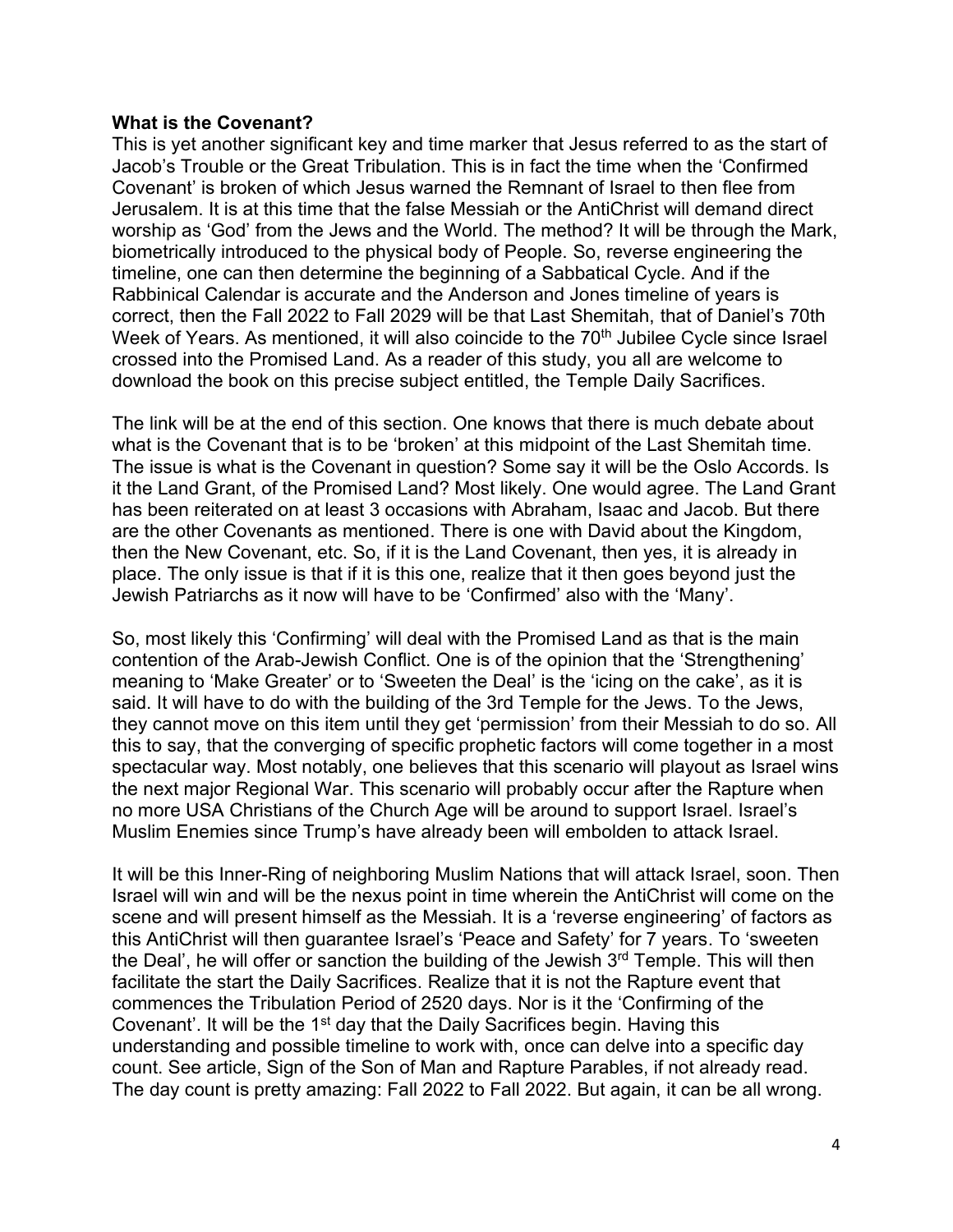# **Totalitarianism**

Consider that in light of the Last Shemitah, the possible timing of the COVID19 plandemic can be correlating to the start of this last Sabbatical Cycle. Many who study the End Times are pointing to the possible timing of the 'hope to be soon' Departure being compared to the airline metaphor. And specifically that of the Delta Airline kind. How so? It is getting interesting that for the Fall of 2021, it is the Delta Variant of COVID-19 that is being used to permanently sustain the subsequent Lockdowns, Mask Mandates and Social Distancing indefinitely. This is just as the Rockefeller Lockstep prescribes, Totalitarianism. This is why the Luciferin Elite support and extol the work of the BLM and Antifa. They support China and any form of Communism. Why?

*#513: RAPTURE PARABLES <https://www.postscripts.org/ps-news-513.html>*

*#434: SIGN OF THE SON OF MAN <https://www.postscripts.org/ps-news-434.html>*

*BOOK: THE TEMPLE DAILY SACRIFICES [https://onedrive.live.com/?cid=F18D5BF95B5644F2&id=F18D5BF95B5644F2%218682](https://onedrive.live.com/?cid=F18D5BF95B5644F2&id=F18D5BF95B5644F2%218682&parId=F18D5BF95B5644F2%216153&o=OneUp) [&parId=F18D5BF95B5644F2%216153&o=OneUp](https://onedrive.live.com/?cid=F18D5BF95B5644F2&id=F18D5BF95B5644F2%218682&parId=F18D5BF95B5644F2%216153&o=OneUp)*

Communism leads to Totalitarianism. It is a perfect mechanism to control the People. As Lenin and Stalin prescribed, Communism uses a true elected Democracy to obtain power. This is done by using the 'Useful Idiots' that vote them in and side with the Socialist Protocols. But once the Communists are in power, they murder the Middle Class, the Intellectuals, the Clergy and Dissidents. And how are the Luciferian Elites to eliminate the Useful Idiots? Through the COVID Injections. Once they are operating the total Beast System grid, the Injected will be dying-off by the millions as they are and have been the other half that have supported and believed their lies.

COVID is the 'New Normal' and their 'Variants' will be permanent. For example, on 'Freedom Day' that was supposed to open-up the UK, Boris Johnson took the opportunity to require the COVID Passport. It is a decision right out or Orwell's book, 1984 where 'Freedom is Slavery, Ignorance is Strength, War is Peace', etc. The 'Extensions' to the Mandates are permanent. Consider that the book was not fiction but the Game Plan. And that it deals with sexuality regulations, reproduction protocols, who can work and where, etc. It is a 'Eugenicist Utopia Bill Gates would be proud of.

And as noted, the excuse this time for the Lockdowns is the Delta Variant. Here is one more example how the Media, in league with Governments are lying to the People. It has been studied that a Variant, at most only has a .03% deviation from the original strain. This means that Variants are not 'more dangerous' than the original. Yet, this is the excuse being used against an unsuspecting and naïve Population. How is the Delta Variant tied to the Last Shemitah? Is it a coincidence that it is converging in terms of its outbreak when the Rapture is to occur perhaps? Consider that the Delta is the  $4<sup>th</sup>$  Letter in both the Greek and Hebrew languages. In Greek, Delta is used to denote a 'Change'.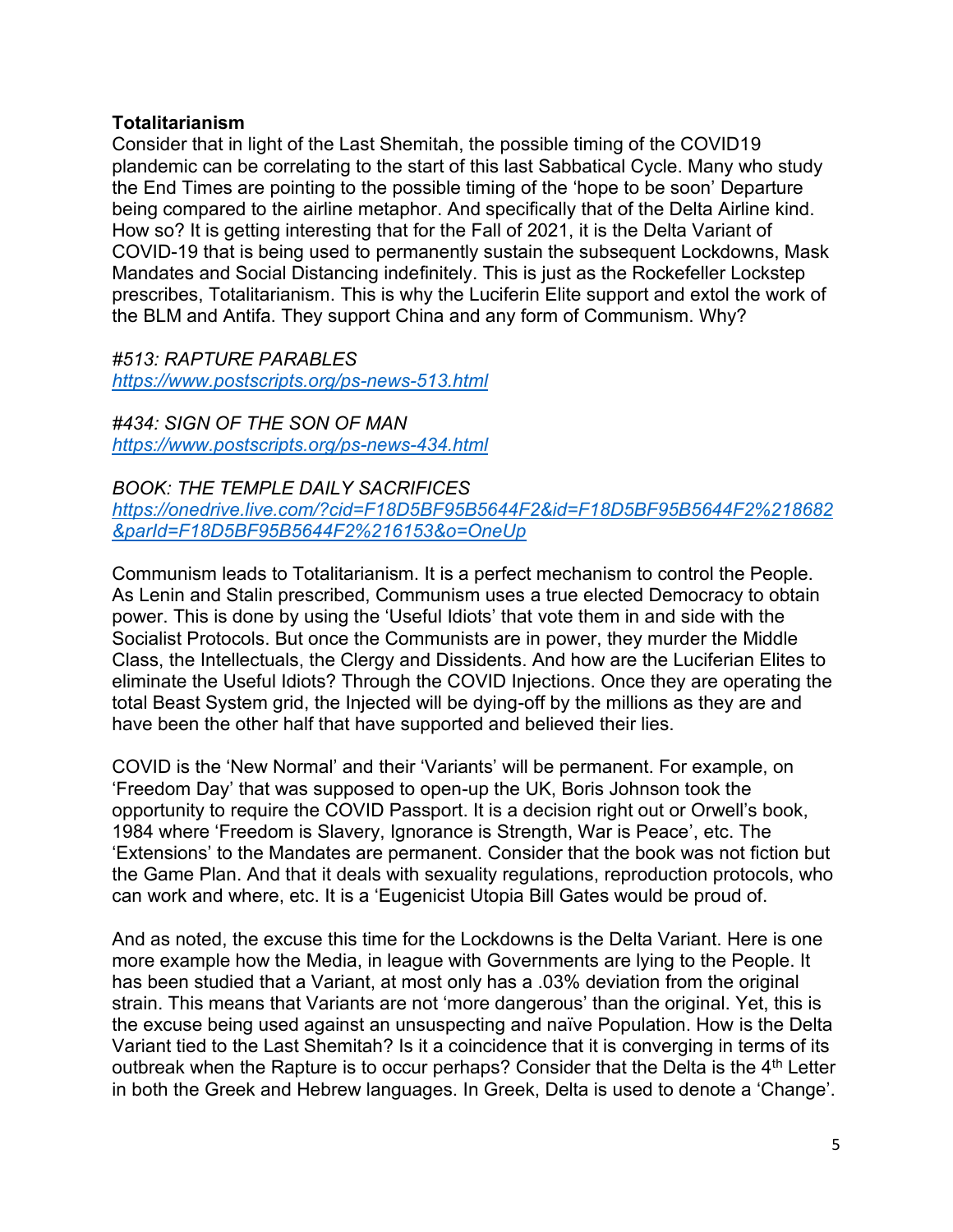# **Capstones Completed**

In Hebrew, the Dalet is used to disclose a 'Door'. The Rapture event is exactly what both signify, a 'Change' and an 'Open Door' and the prophetic 'Door' that is promised for the Great Escape of the Bride of Christ. How so? One is not surprised that the current released 'Variant' is 'Delta'. If one examines the Delta logo of the airline, it is the motif of the Unfinished Pyramid or Capstone of the All Seeing Eye of Lucifer. Such Globalist-owned Corporations hide their logo as their 'Signatures' in plain sight. But so does YHVH in His Word. For example, the book of Revelation was written in Greek and the  $4<sup>th</sup>$  chapter corresponds to the Dalet which also means the 'Door'. It coincides with the Call to 'come up here' to the Throne of YHVH. t is well understood how John, the Beloved is a 'picture' of the Bride of Christ that is to be called-up from Earth before the Tribulation Period occurs.

One believes She; the Bride of Christ will be a Witness of then 'what is to come' upon the Earth. So, this convergence of the Delta Variant presently occurring could very well mesh with the Rapture event enveloped in the 'Door' and airline metaphor. How so? It is that as the Bride of Christ goes up, their Lucifer God false Messiah comes down to complete their esoteric Great Pyramid Capstone motif. By the end of a year's Summer Harvest, one will know for sure. It would seem to 'fit' and does look promising. In further contemplating the Tu B'Av possible Rapture timing, out of all the types, and pictures out there, one would say that Tu B'Av is very striking. As one knows, the Jews have this custom that they, at least in the past, not sure about now presently but the Jews, in observance would lie in Graves for the night thinking some would die and not 'make it' to enter the Promised Land during the Exodus.

It is not a fully understand custom, so more research has to be done about it. Yet they did not die, as they woke they 'rose' as if from the Dead. And that those 'remained and were alive' also accompanied them after all, together into the Promised Land. And this is exactly the sequence of the Rapture event, which essentially is the  $2^{nd}$  Order of the Resurrections, and those that are 'alive and remain' are the ones going to be 'snatched' away, together with all those that died in Christ. One would say then that if there is any Feast or Prophetic Type of the Rapture event, Tu B'Av would be it. This is of course, still resonating within the Pentecost double count as that mystery of the New Wine Feast could have actually been the Day of Pentecost. So, it would also be a befitting bookend marker of the 'Last Pentecost' to close-out the Church Age of Grace.

Nonetheless, one is 'cautiously optimistic' with each passing year and Feast Day. One thing is for sure and can say with confidence, is that the LORD has been revealing His clues in the Signs above and on Earth below. And regardless if the actual Rapture event is not or will not be as one prognosticated, Jesus' plan and timeline is on time and on track. If anything, such times and Feasts like Tu B'Av helps to encourage the Bride that one day, it will be realized. What is sobering to consider is that since the 1<sup>st</sup> Pentecost that started the Age of Grace, the Church Age, the Intermission, Christ Jesus made it so easy to be 'Saved'. There is no need to have to 'convert' to be a 'Jew' or keep all facets of the Mosaic Law and of the Prophets. There is no need for a physical Temple to have to make a physical Pilgrimage to Jerusalem.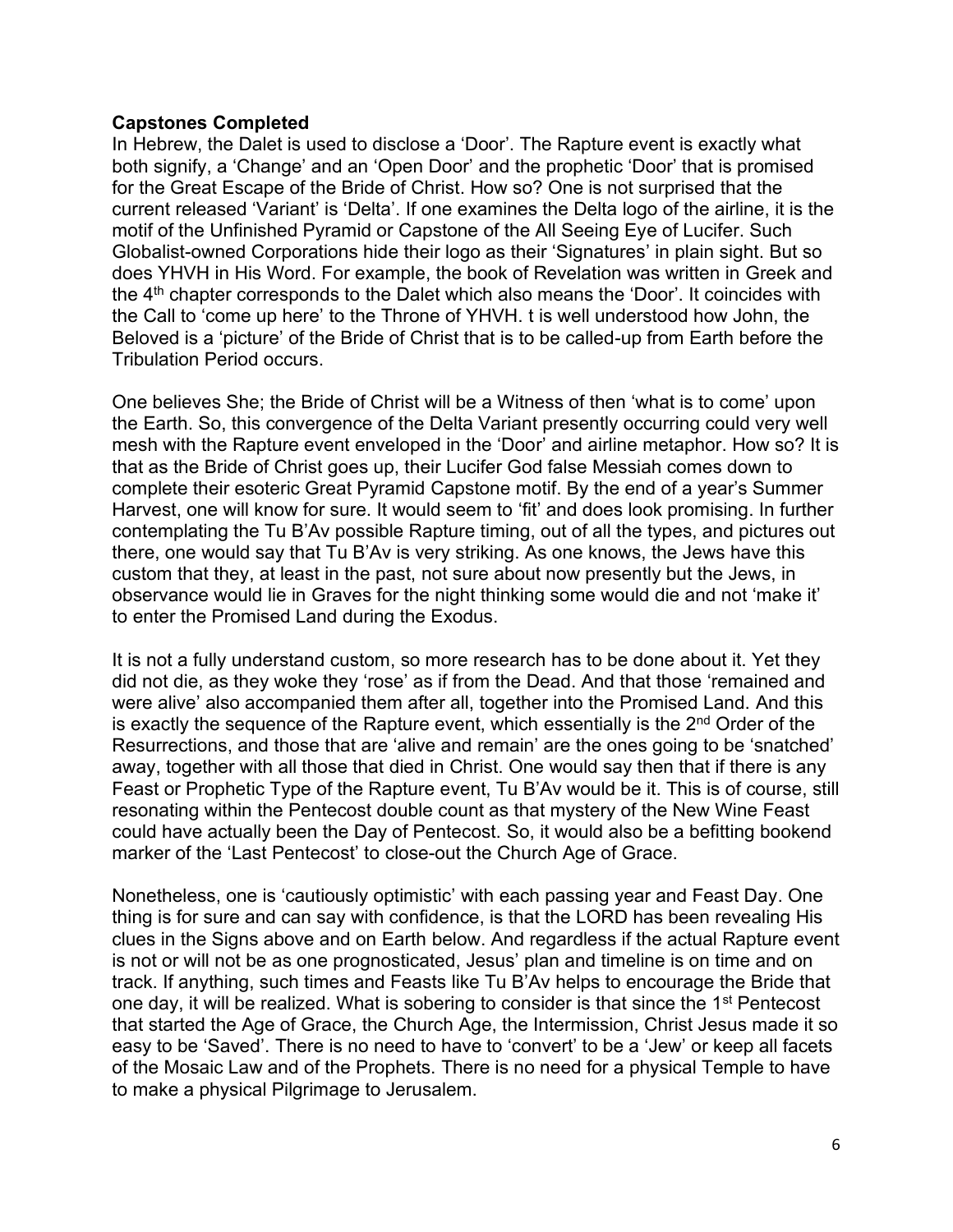There is no need for bloody and gory sacrifices of innocent animals. There is no need for physical genetic certified Priestly Class needed that could only serve in the Temple, etc. And to consider that GOD the Holy Spirit came to be 'Sealed' and infused into one's being to never leave nor depart with the indwelling of the Holy Spirit. And that the Indwelling, is just a 'Down Payment' of the Full Measure that is yet to be fully realized. This amazing privilege and disposition Humanity has had since the 1<sup>st</sup> Pentecost will be set aside during the Tribulation Period. The Holy Spirit will still be working as multitudes will still be coming to Jesus then but it will be localized in comparison as it is now. Presently, the Church Age of Grace is coming to a fast end.

Many that oppose the Gospel Message and Jesus cannot wait to rid the Christians from off the face of the Earth. They will have their wish and desire. But they will wish they would not have done so as they have no idea what they will have lost and not have entered into, free of charge. And this is not one being 'Self Righteous' as many have and do accuse those that are secure in the Salvation given by Jesus. Not so start a Faith vs. Works debate or one of Rewards but one thinks that all would agree that no one is worthy of what one has been given and has in Jesus.

All are Sinners but one is specifically referring to those that are genially 'Saved' and seek to Follow Jesus. Such can just boast in Jesus, and that is fine. Followers of Jesus do need to boast in the Righteousness of Jesus. Why? Because it has been bestowed on unworthy ones, that is something to boast about. So, with the Delta Variant now unleashed and its prophetic connotation to the Dalet and Door motif, if any time to have the Bride of Christ walk through that 'Philadelphian Door', that would be great time!

*#314: REVELATION ALEF-BET <https://www.postscripts.org/ps-news-314.html>*

*#252: 7 TRANSLATIONS OF REVELATION <https://www.postscripts.org/ps-news-252.html>*

# *#464: ORDERS OF THE RESURRECTIONS <https://www.postscripts.org/ps-news-464.html>*

So, to reiterated about, 'when is the Last Shemitah' or how does one countdown it from either, 1948 or 1949, one was reminded of how in a reply to questions about the timing of the Rapture, as one sees it, the count is based on when Israel entered the Promised Land. And it made one be reminded of a very insightful video of a Dream(s), actually 3 that Danielle had. She is a Sister in Christ that connected the dots to the possible scenario of the Rapture's timing based on her Dreams.

She made a video and shared her Dreams publicly in 2020 around the same time of Tu B'Av. It is about how she stated that the crossing over into the Promised Land is tied to the number 11 and for the Body of Christ, it will be at the time of the Rapture, etc. Her Dreams and/or Visions were about the Rapture, Riots, a Dividing occurring in not only the USA, the World but the Church. It seems to ring more true now.